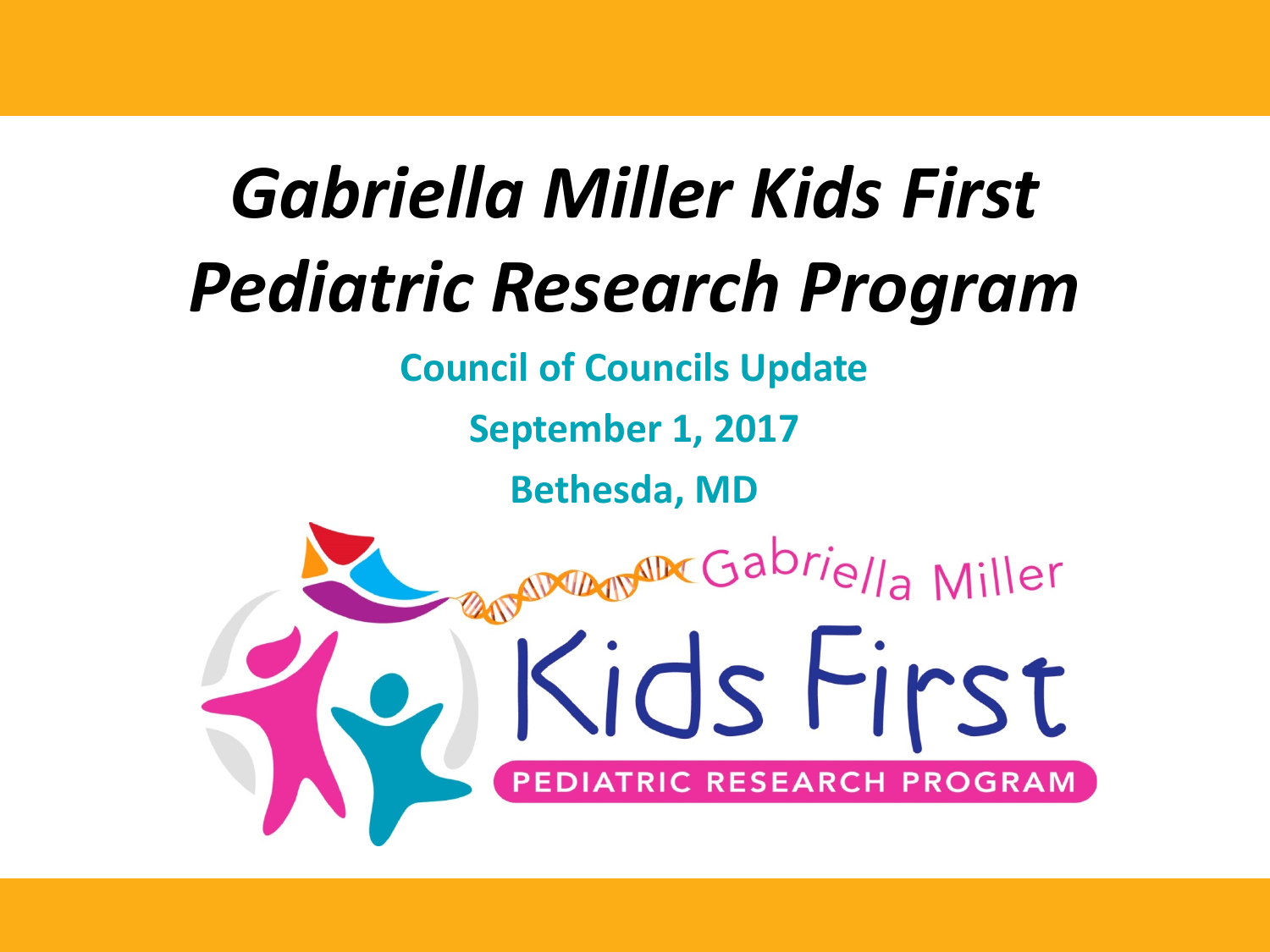## *Background*

[Initiated in response to the 2014 Gabriella Miller Kids First](https://www.congress.gov/bill/113th-congress/house-bill/2019/text?q=%7B%22search%22:%5B%22%5C%22hr2019%5C%22%22%5D%7D&resultIndex=2)  Research Act

- Signed into law on April 3, 2014
- Ended taxpayer contribution to presidential nominating conventions
- Transferred \$126 million into a Pediatric Research Initiative Fund
- Authorized appropriation of \$12.6 million per year for 10 years to the NIH Common Fund for pediatric research; first appropriation was for FY2015



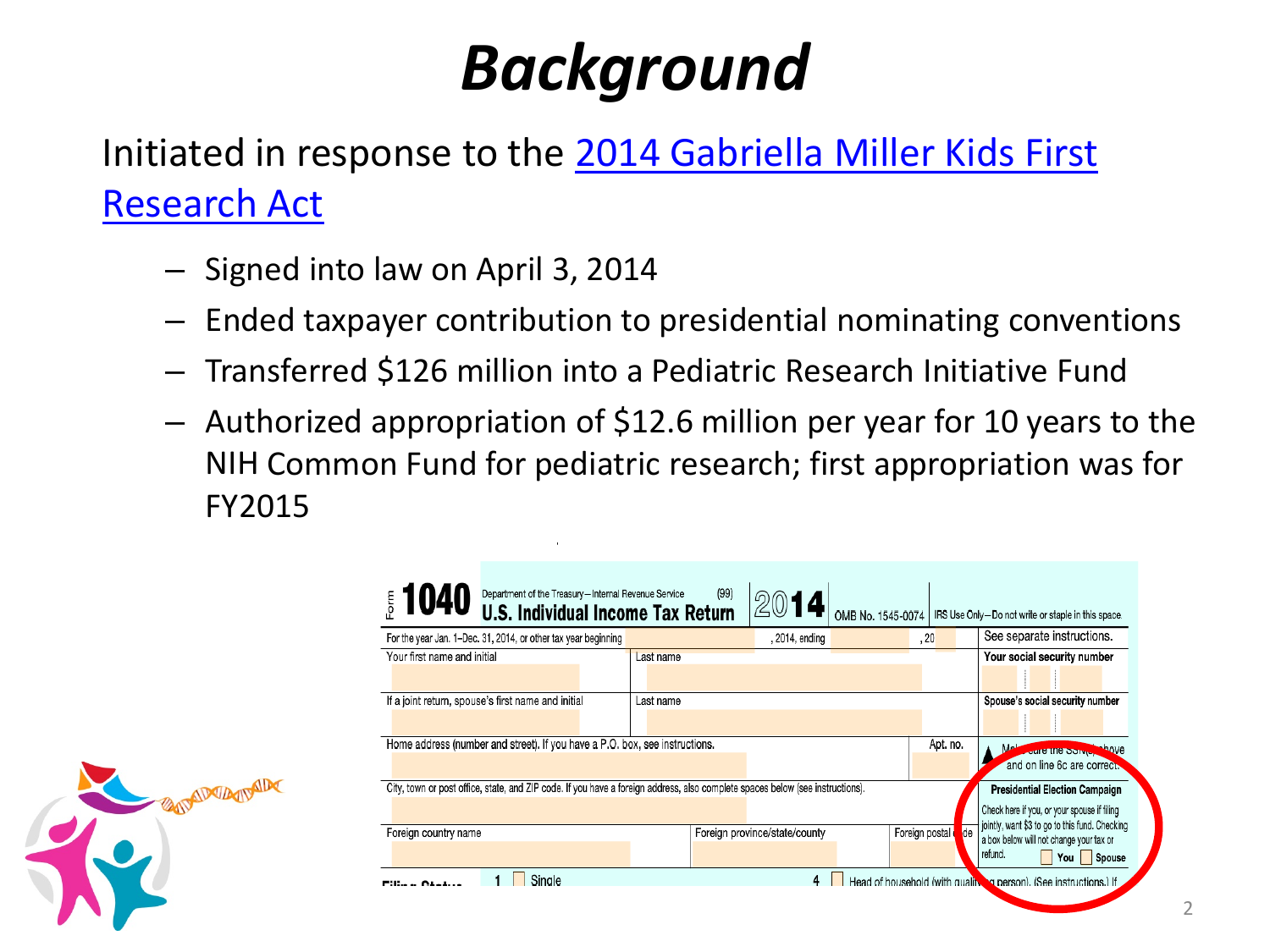# *Vision*

Alleviate suffering from childhood cancer and structural birth defects by fostering collaborative research to uncover the etiology of these diseases and supporting data sharing within the pediatric research community.

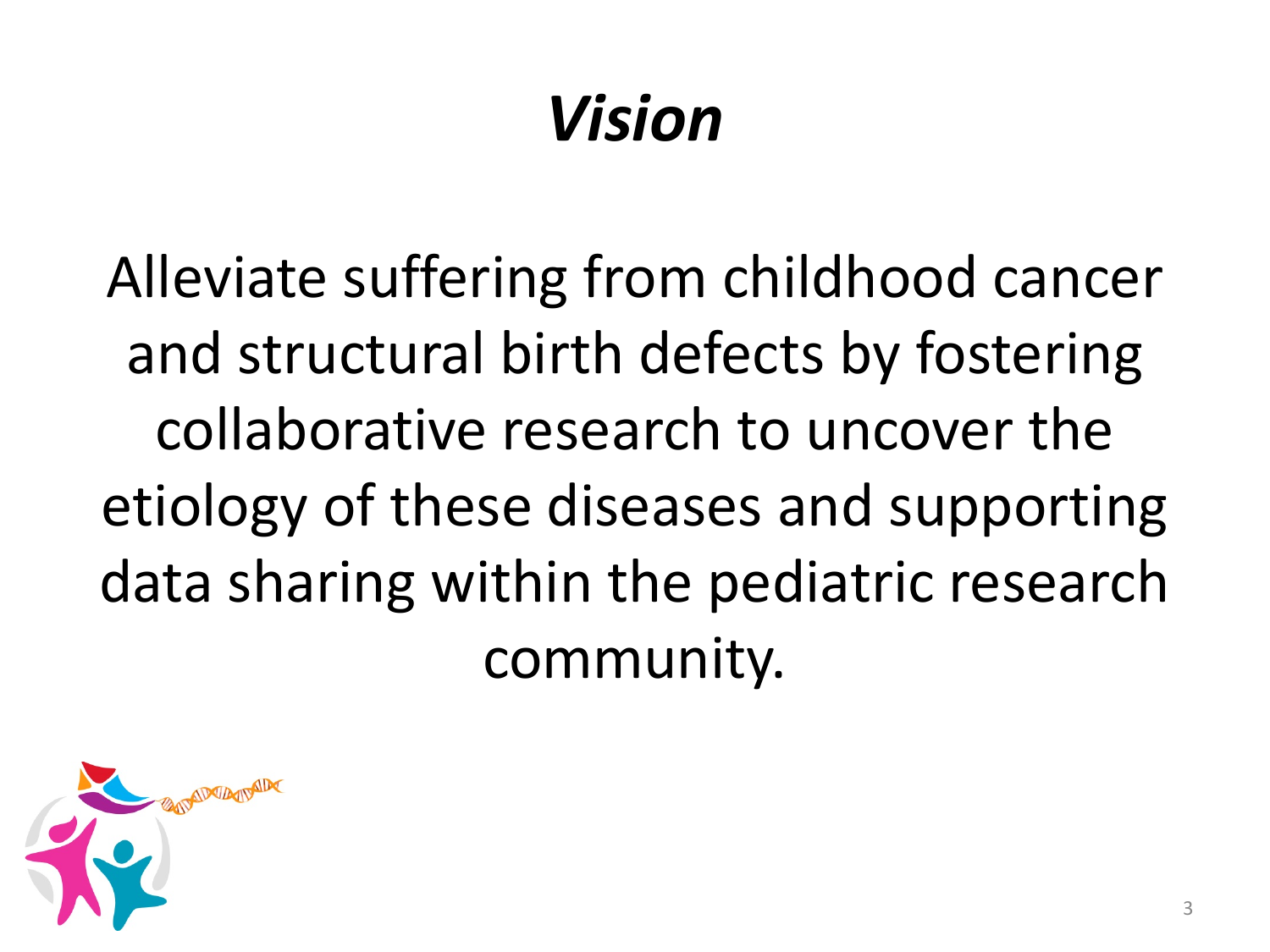# *Kids First Working Group Institute Director Co-chairs*



**Diana W. Bianchi, M.D.,** 

Director, Eunice Kennedy Shriver National Institute of Child Health and Human Development (NICHD)

#### **Lawrence Brody, Ph.D.,**

Division Director, Division of Genomics and Society, National Human Genome Research Institute (NHGRI)

#### **Gary H. Gibbons, M.D.,**

Director, National Heart, Lung, and Blood Institute (NHLBI)

#### **Douglas Lowy, M.D.,**

Acting Director, National Cancer Institute (NCI)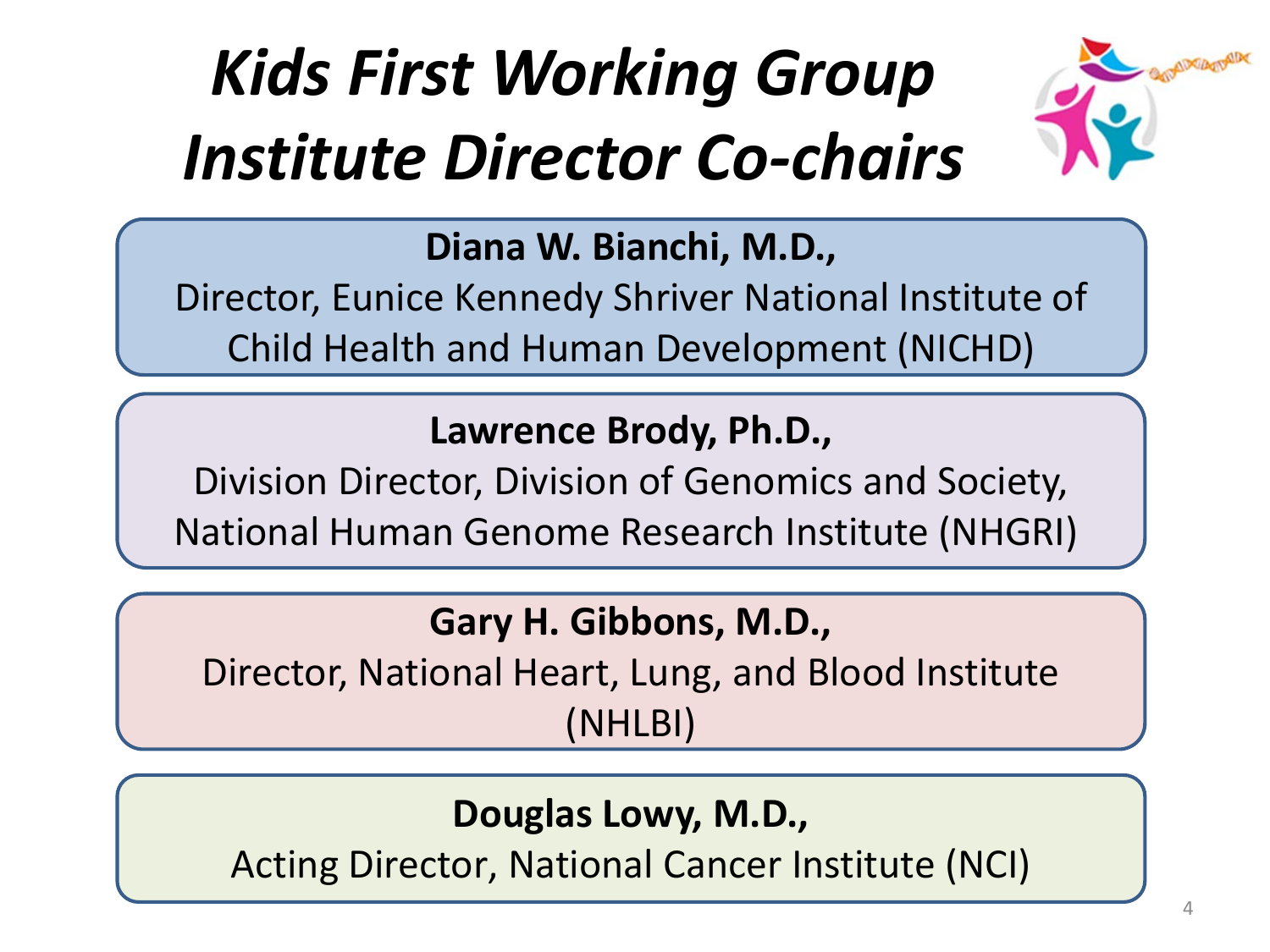## *Kids First Leadership Team*

#### **Program Officers**

Lorette Javois (NICHD) Working Group Coordinator Sequencing Centers Project Officer

Jonathan Kaltman (NHLBI)

Malcolm Smith (NCI)

Adam Felsenfeld (NHGRI)

Jaime Guidry Auvil (NCI) Sequencing Center Project Scientist

James Coulombe (NICHD) Sequencing Center Project Scientist

> Maarten Leerkes (NHLBI) Data Resource Project Scientist



Charlene Schramm (NHLBI) Data Resource Program Officer **Admin Point-of-Contact**

Valerie Cotton (NICHD)

#### **Common Fund, OD**

Marie Nierras – Program

Danyelle Winchester – Policy, Planning, Evaluation, and Communications

Michael Steenstra – Operations and Budget

#### **Grants Management**

Bonnie Jackson (NICHD)

Tracee Foster (NHLBI)

NIAMS, NIAID, ORIP, and the  $\textsf{\small CD}^\textsf{\small C}_5$ Other participants: NIDCR, NIDCD, NIDA, NIAAA, NIDDK, NIEHS, NEI,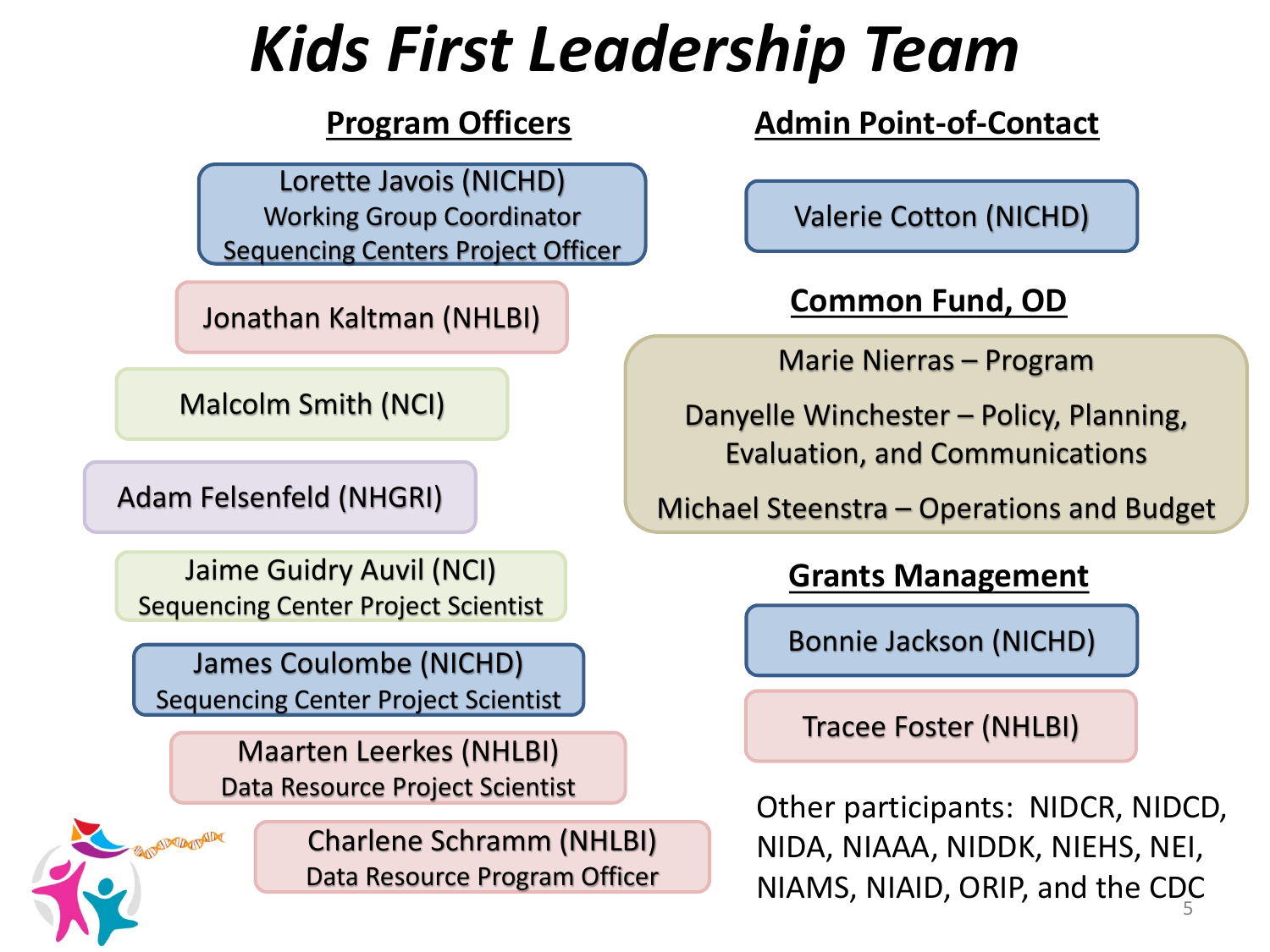## *Kids First Major Initiatives*



- **1. Cohort identification and DNA sequencing**
	- Identify children with childhood cancer and/or structural birth defects, and their families, [PAR-15-259;](http://grants.nih.gov/grants/guide/pa-files/PAR-15-259.html) [PAR-16-150;](http://grants.nih.gov/grants/guide/pa-files/PAR-16-150.html) [PAR-17-063;](http://grants.nih.gov/grants/guide/pa-files/PAR-17-063.html) [next FY18 cycle]
	- [Whole genome sequencing by the Kids First Sequencing Centers, RFA-](https://grants.nih.gov/grants/guide/rfa-files/RFA-RM-16-001.html)RM-16-001

#### **2. Gabriella Miller Kids First Pediatric Data Resource,** [RFA-RM-16-010](https://grants.nih.gov/grants/guide/rfa-files/RFA-RM-16-010.html)

- Will greatly aid researchers in identifying DNA changes that cause or contribute to childhood cancer and/or structural birth defects
- Will provide researchers with necessary computational infrastructure and analysis tools to analyze large and complex data sets
- **3. Data Analysis: Data Mining & Demonstration Projects** [future]
	- Support analysis of Kids First-generated and non-Kids First-generated data to uncover new insights into the biology of childhood cancer and structural birth defects, including the discovery of shared genetic pathways between childhood cancer and structural birth defects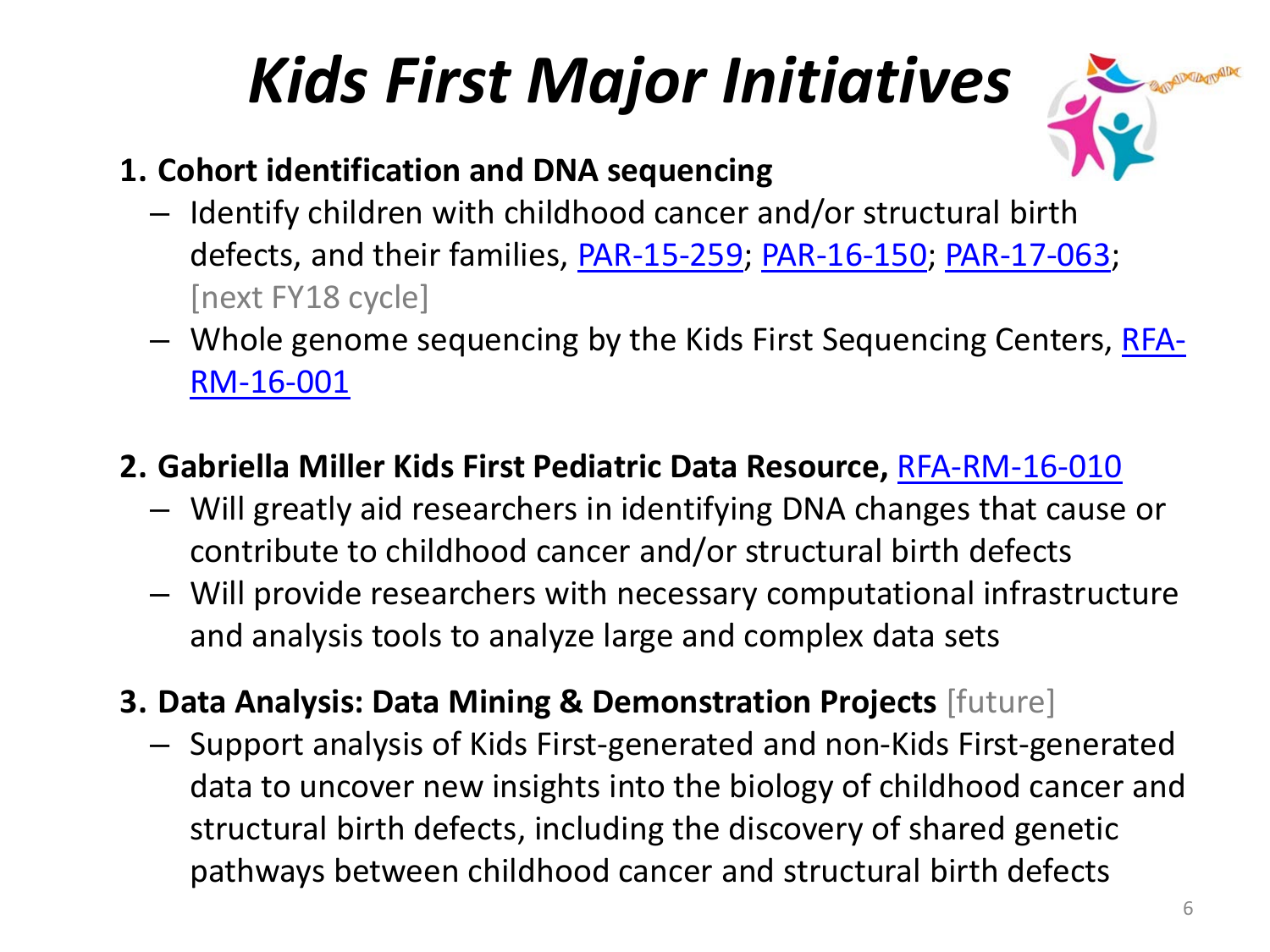## *Kids First Sequencing Centers*

## **HudsonAlpha Institute for Biotechnology**

• Shawn Levy

**St. Jude Children's Research Hospital**

- Jinghui Zhang
- John Easton

## **Broad Institute of MIT & Harvard**

- Stacey Gabriel
- Michael Talkowski
- Daniel MacArthur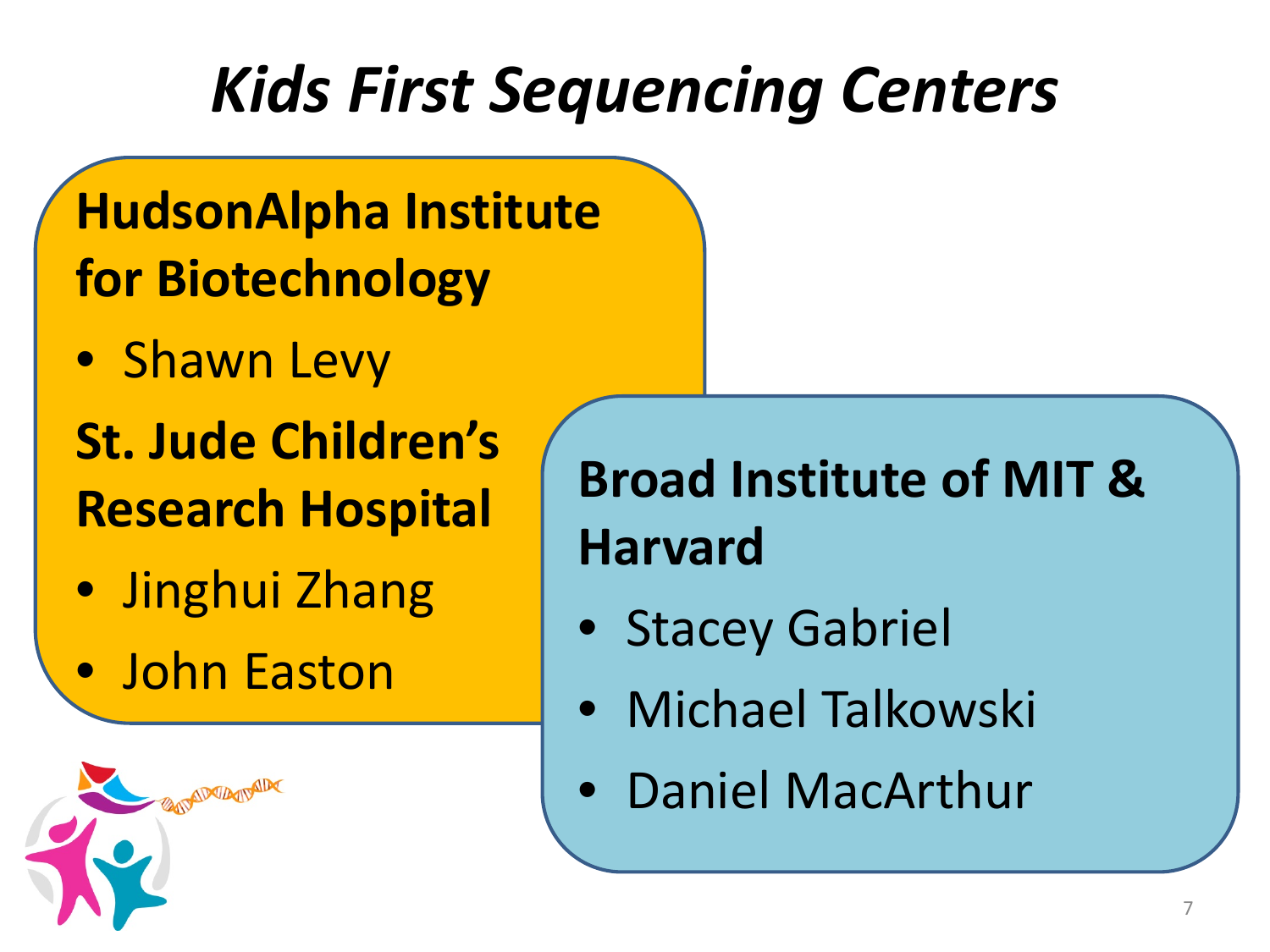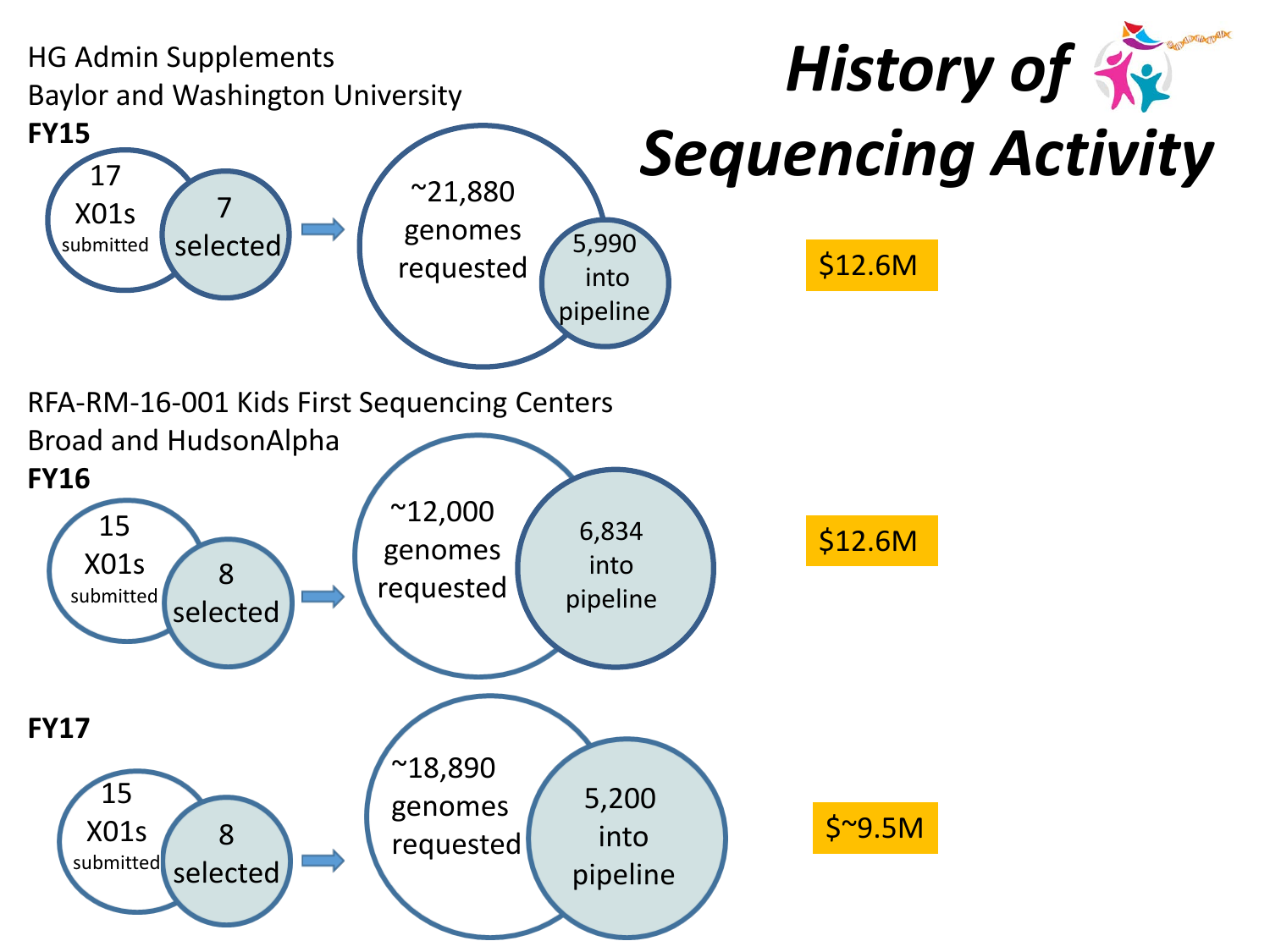

## **52,770 genomes proposed (47 cohorts) - 18,024 genomes selected (23 cohorts) 34,746 genomes left unsequenced**

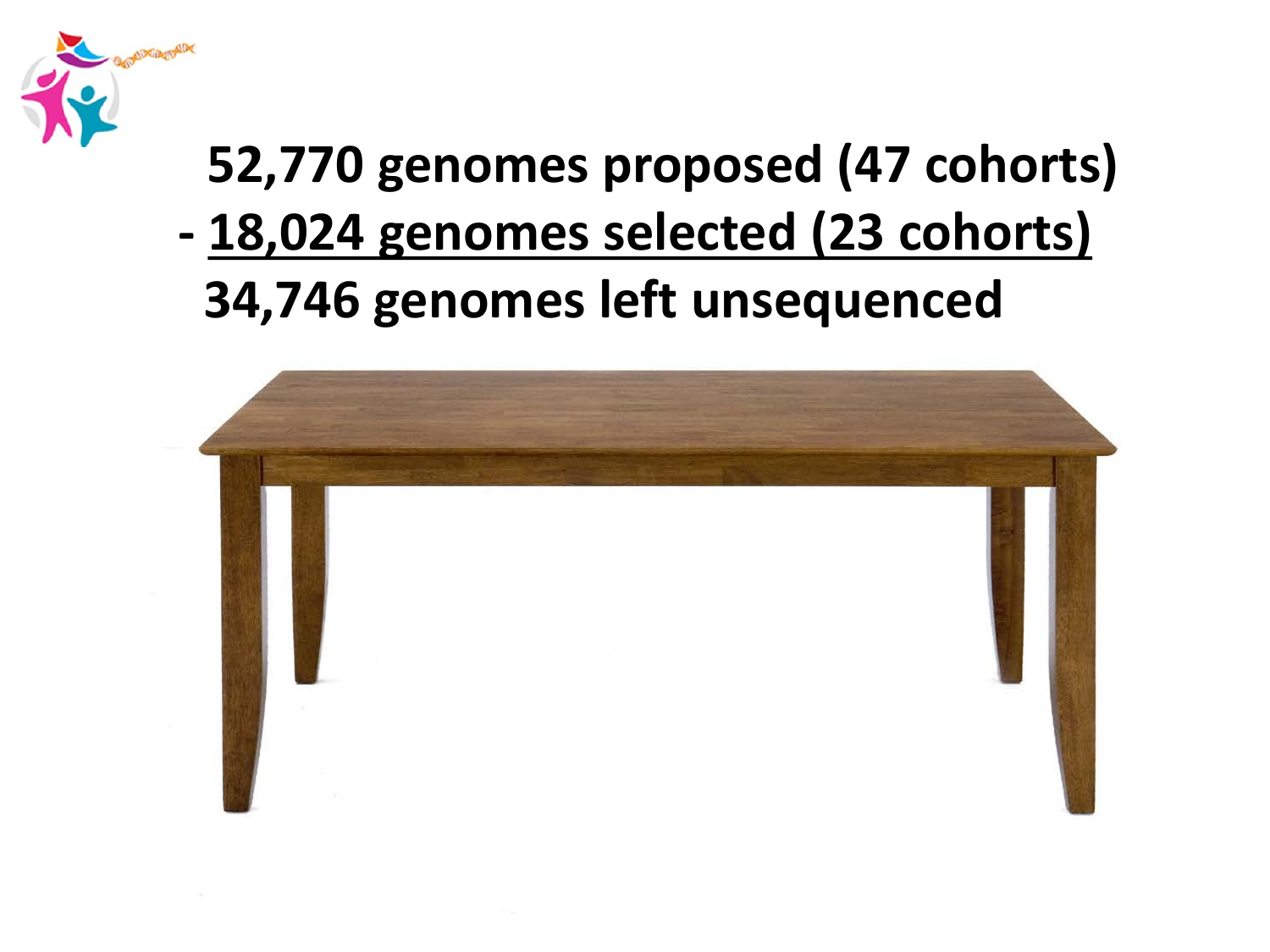# *Cohorts Selected for Sequencing*



Adolescent Idiopathic Scoliosis (FY16) Cancer Susceptibility (FY16) Congenital Diaphragmatic Hernia (FY15, 16, 17) Craniofacial Microsomia (FY17) Disorders of Sex Development (FY15) Enchondromatoses (FY17) Ewing Sarcoma (FY15, 17) Familial Leukemia (FY16) Hearing Loss (FY16) Infantile Hemangiomas (FY17) Neuroblastomas (FY16) Nonsyndromic Craniosynostosis (FY17) Orofacial Clefts; Caucasian (FY15), Latin American (FY16), Asian & African (FY17) Osteosarcoma (FY15) Patients with both childhood cancer and birth defects (FY17) Structural Heart & Other Defects (FY15, 16) Syndromic Cranial Dysinnervation Disorders (FY15)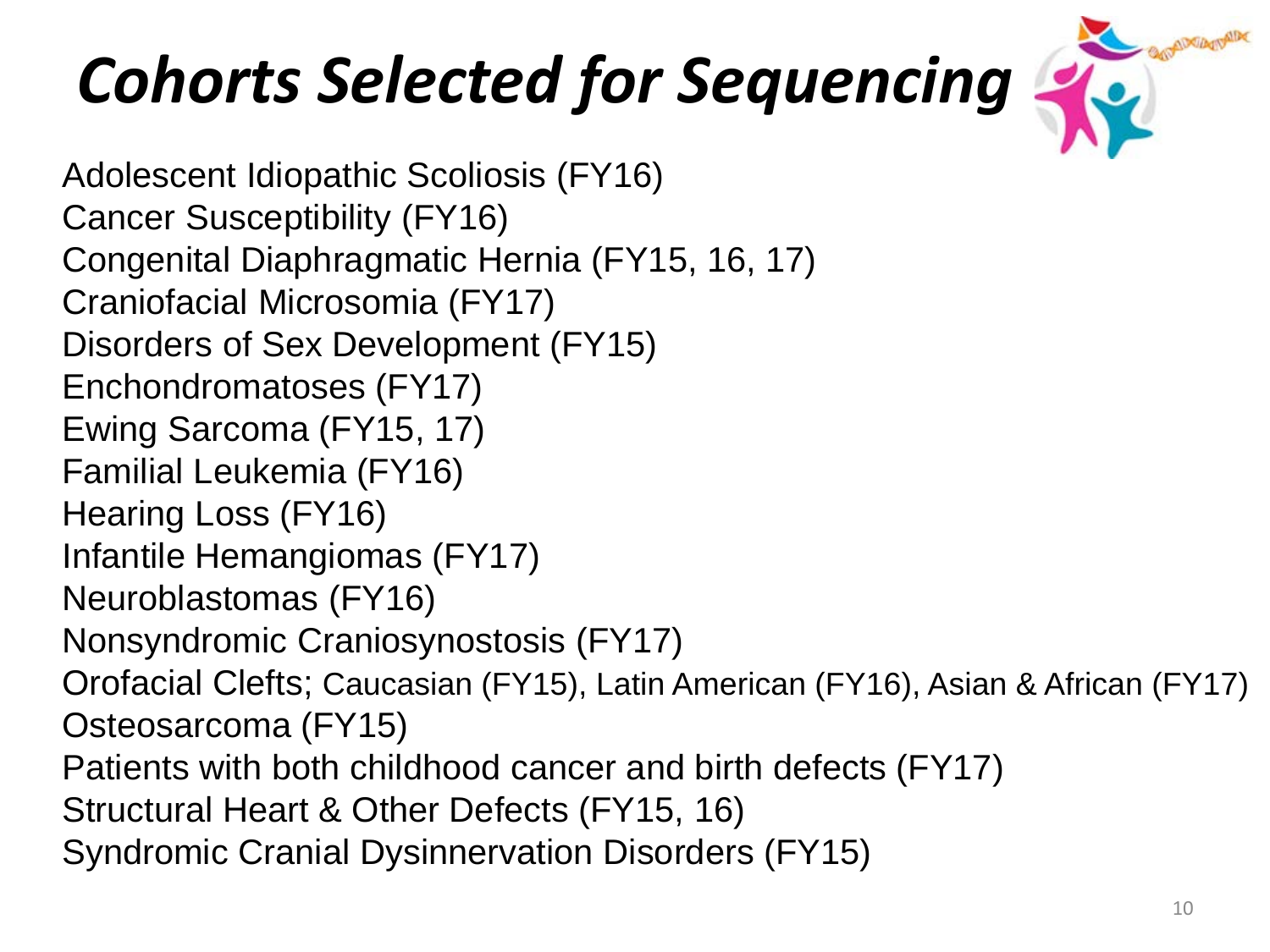## *Data Resource Center*



- Data Resource Web-based, public facing platform
	- Portal House, organize, index, and display data and analytic tools

- Data Facilitate deposition of sequence Coordinating and phenotype data into relevant repositories
	- Center Harmonize phenotypes
- Administrative Develop policies and procedures
	- and Outreach Facilitate meetings and communication
		- Educate and seek feedback from users
		- Core **•** Reach out to advocacy groups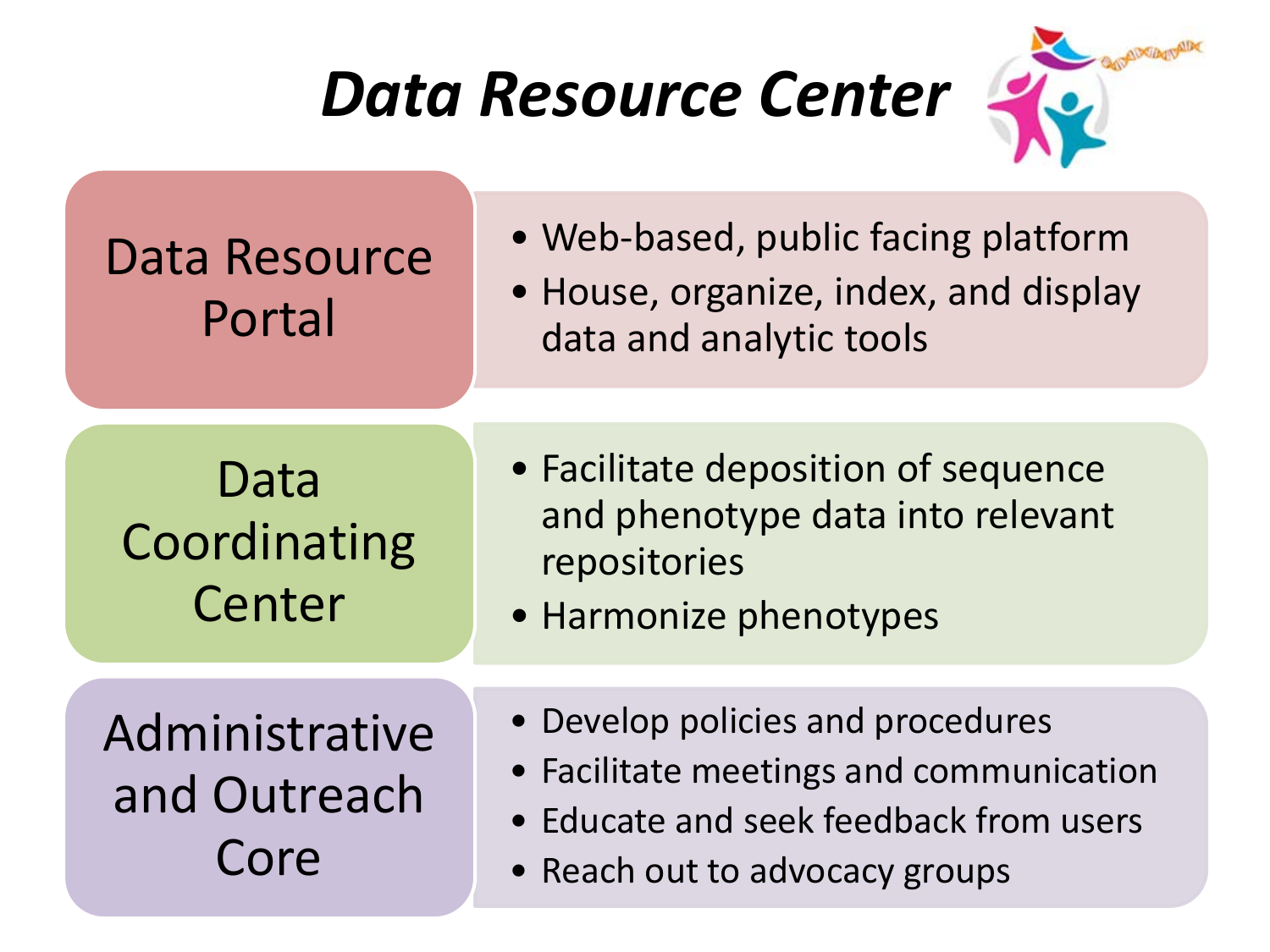## *Data Resource Center*





#### **Commitment Partners**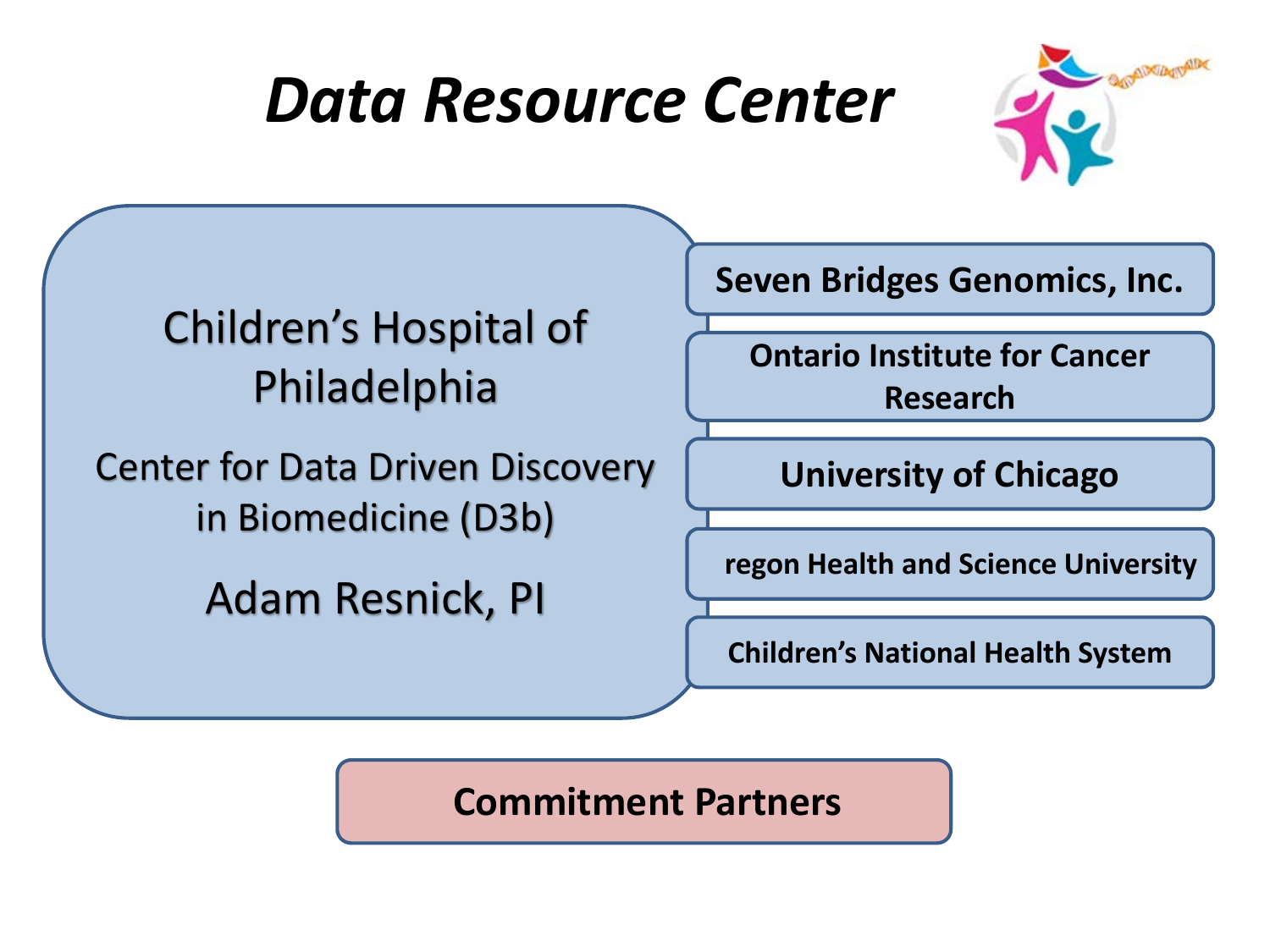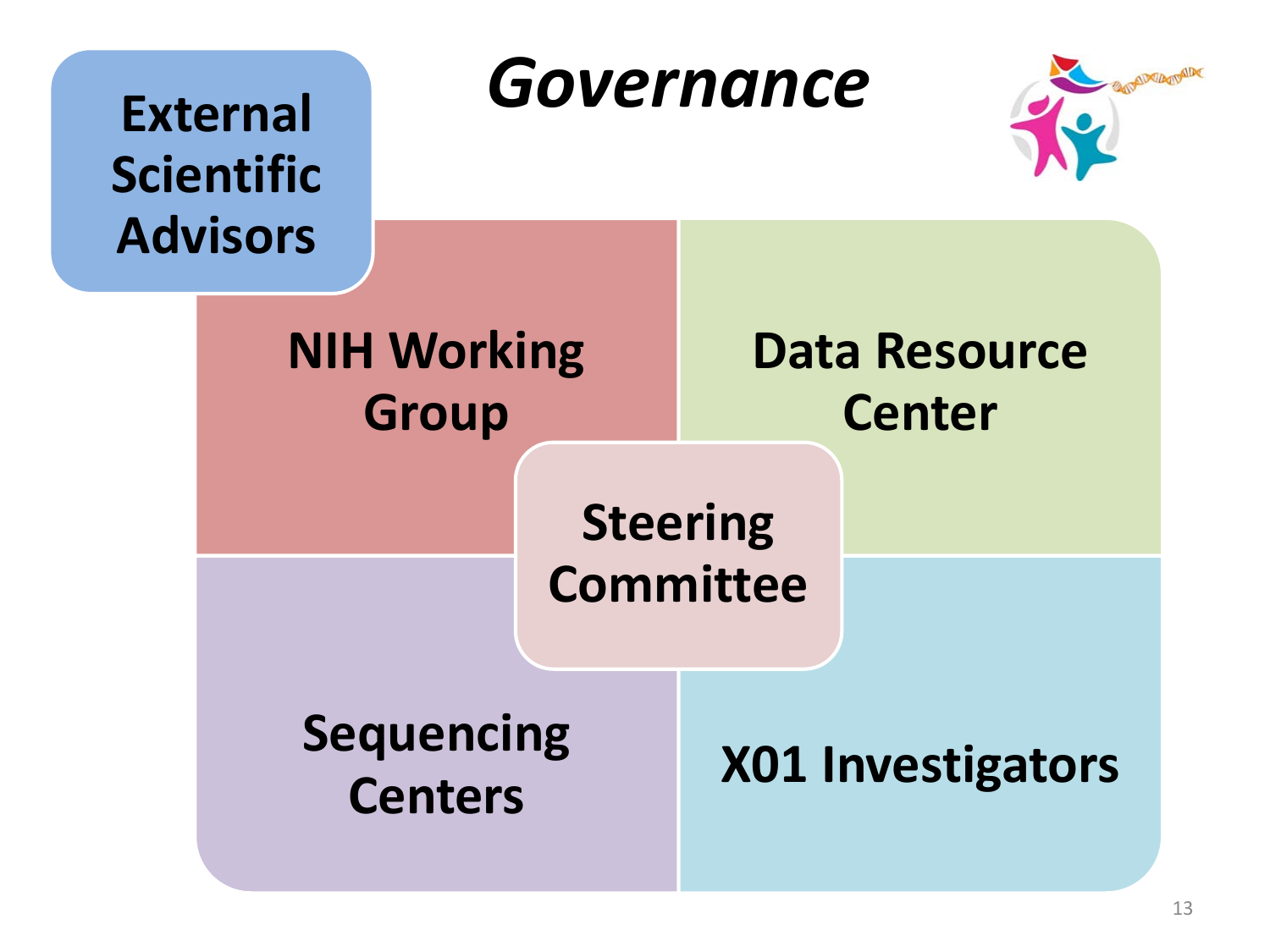## *Small Research Grants for Analyses of Data for the Gabriella Miller Kids First Data Resource (R03) PAR-16-348*

- NICHD, NCI, NHLBI, NIAAA, NIDCR, and NINDS
- Standard R03 receipt dates
- Combined direct cost budget for the twoyear project period may not exceed \$200,000